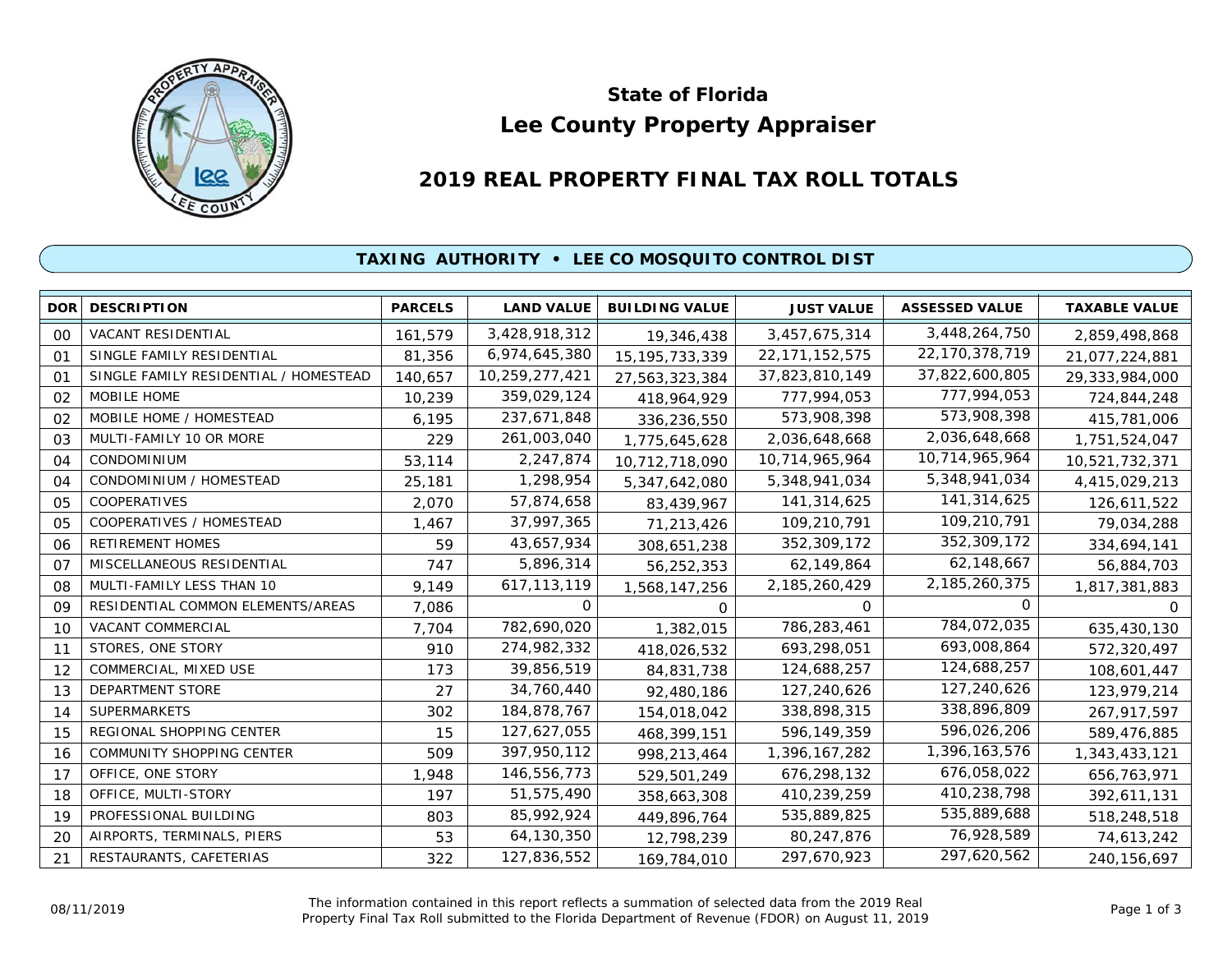### **TAXING AUTHORITY • LEE CO MOSQUITO CONTROL DIST**

| <b>DOR</b> | <b>DESCRIPTION</b>                  | <b>PARCELS</b> | <b>LAND VALUE</b> | <b>BUILDING VALUE</b> | <b>JUST VALUE</b> | <b>ASSESSED VALUE</b> | <b>TAXABLE VALUE</b> |
|------------|-------------------------------------|----------------|-------------------|-----------------------|-------------------|-----------------------|----------------------|
| 22         | DRIVE-IN RESTAURANTS                | 165            | 115,669,076       | 122,119,926           | 237,789,002       | 237,789,002           | 169,426,506          |
| 23         | FINANCIAL INSTITUTIONS              | 209            | 82,116,656        | 130,031,027           | 212, 147, 683     | 212, 147, 683         | 202,622,859          |
| 24         | INSURANCE COMPANY OFFICES           | 41             | 331,569           | 6,575,297             | 6,906,866         | 6,906,866             | 6,853,021            |
| 25         | REPAIR SERVICE SHOPS                | 48             | 2,221,717         | 10,689,052            | 12,910,769        | 12,910,769            | 12,318,563           |
| 26         | <b>SERVICE STATIONS</b>             | 69             | 23,321,516        | 22,223,974            | 45,545,490        | 45,545,490            | 36,870,822           |
| 27         | AUTO SALES, REPAIR, ETC             | 594            | 166,336,573       | 209, 335, 629         | 375,717,991       | 375,672,202           | 365,572,857          |
| 28         | PARKING LOTS, MH PARKS, ETC         | 226            | 389,915,762       | 145,072,115           | 534,989,928       | 534,987,877           | 530,987,724          |
| 30         | FLORISTS, GREENHOUSES               | 4              | 512,609           | 231,468               | 744,077           | 744,077               | 665,385              |
| 31         | DRIVE-IN THEATER, OPEN STADIUM      | $\mathbf{1}$   | 1,125,610         | 345,599               | 1,471,209         | 1,471,209             | 966,720              |
| 32         | ENCLOSED THEATER/AUDITORIUM         | 29             | 5,797,885         | 15,186,456            | 20,984,341        | 20,984,341            | 20,671,105           |
| 33         | NIGHT CLUBS, LOUNGES, BARS          | 40             | 2,945,901         | 8,972,041             | 11,917,942        | 11,917,942            | 11,243,327           |
| 34         | BOWLING ALLEYS, RINKS, ARENAS       | 20             | 10,819,201        | 22,504,137            | 33, 323, 338      | 33, 323, 338          | 30,221,082           |
| 35         | TOURIST ATTRACTIONS                 | 17             | 17,238,948        | 14,501,750            | 31,740,698        | 31,740,698            | 27,883,925           |
| 37         | <b>RACE TRACKS</b>                  | $\mathbf{1}$   | 2,816,774         | 4,856,460             | 7,673,234         | 7,673,234             | 7,673,234            |
| 38         | GOLF COURSE, DRIVING RANGE          | 155            | 74,617,678        | 63,950,163            | 138,962,590       | 138,567,841           | 133,800,666          |
| 39         | HOTELS, MOTELS                      | 177            | 246, 199, 736     | 661,690,240           | 908,002,300       | 907,889,976           | 812,566,150          |
| 40         | VACANT INDUSTRIAL                   | 619            | 140, 161, 436     | 368,072               | 140,658,222       | 140,529,508           | 116, 194, 072        |
| 41         | LIGHT MANUFACTURING                 | 240            | 39,861,752        | 104,718,192           | 144,579,944       | 144,579,944           | 137,661,167          |
| 42         | <b>HEAVY INDUSTRIAL</b>             | 3              | 1,081,209         | 1,880,264             | 2,961,473         | 2,961,473             | 2,961,473            |
| 43         | LUMBER YARDS, SAWMILLS              | $\overline{2}$ | 1,084,606         | 3,139,503             | 4,224,109         | 4,224,109             | 4,224,109            |
| 44         | PACKING PLANTS                      | 3              | 1,112,262         | 2,344,879             | 3,457,141         | 3,457,141             | 3,436,922            |
| 45         | CANNERY, BREWERY, WINERY            | 18             | 63,659            | 2,897,035             | 2,960,694         | 2,960,694             | 2,875,869            |
| 46         | OTHER FOOD PROCESSING               | 4              | 587,366           | 3,169,750             | 3,757,116         | 3,757,116             | 2,309,295            |
| 47         | MINERAL PROCESSING                  | 12             | 5,013,579         | 2,905,631             | 7,919,210         | 7,919,210             | 7,577,211            |
| 48         | WAREHOUSING, DISTRIBUTION TERMINALS | 2,771          | 357,968,902       | 1,032,545,544         | 1,390,542,520     | 1,390,514,446         | 1,277,663,386        |
| 49         | <b>OPEN STORAGE</b>                 | 58             | 15,204,244        | 3,962,929             | 19, 167, 173      | 19, 167, 173          | 17,070,529           |
| 51         | <b>CROPLAND CLASS I</b>             | 75             | 5,179,177         | 7,070,008             | 44,657,755        | 12,249,185            | 10,997,650           |
| 52         | CROPLAND CLASS II                   | $\overline{4}$ | 471,688           | 153,634               | 8,658,498         | 625,322               | 613,116              |
| 53         | CROPLAND CLASS III                  | 33             | 2,761,788         | 2,975,218             | 22,189,768        | 5,737,006             | 3,332,937            |
| 54         | TIMBERLAND INDEX 90+                | 48             | 1,973,305         | 476,928               | 14,180,623        | 2,450,233             | 2,200,391            |
| 60         | <b>GRAZING LAND CLASS I</b>         | 641            | 32,729,194        | 73,316,212            | 409,438,218       | 106,045,406           | 74,945,954           |
| 61         | <b>GRAZING LAND CLASS II</b>        | 541            | 13,958,475        | 43,305,168            | 211,991,648       | 57,263,643            | 37,502,095           |
| 62         | <b>GRAZING LAND CLASS III</b>       | 284            | 5,296,912         | 11,365,493            | 87,237,377        | 16,662,405            | 10,653,197           |
| 63         | <b>GRAZING LAND CLASS IV</b>        | 79             | 1,085,042         | 5,626,336             | 62,554,574        | 6,711,378             | 4,920,846            |
| 64         | <b>GRAZING LAND CLASS V</b>         | 90             | 1,409,794         | 2,633,452             | 111,470,504       | 4,043,246             | 2,867,386            |